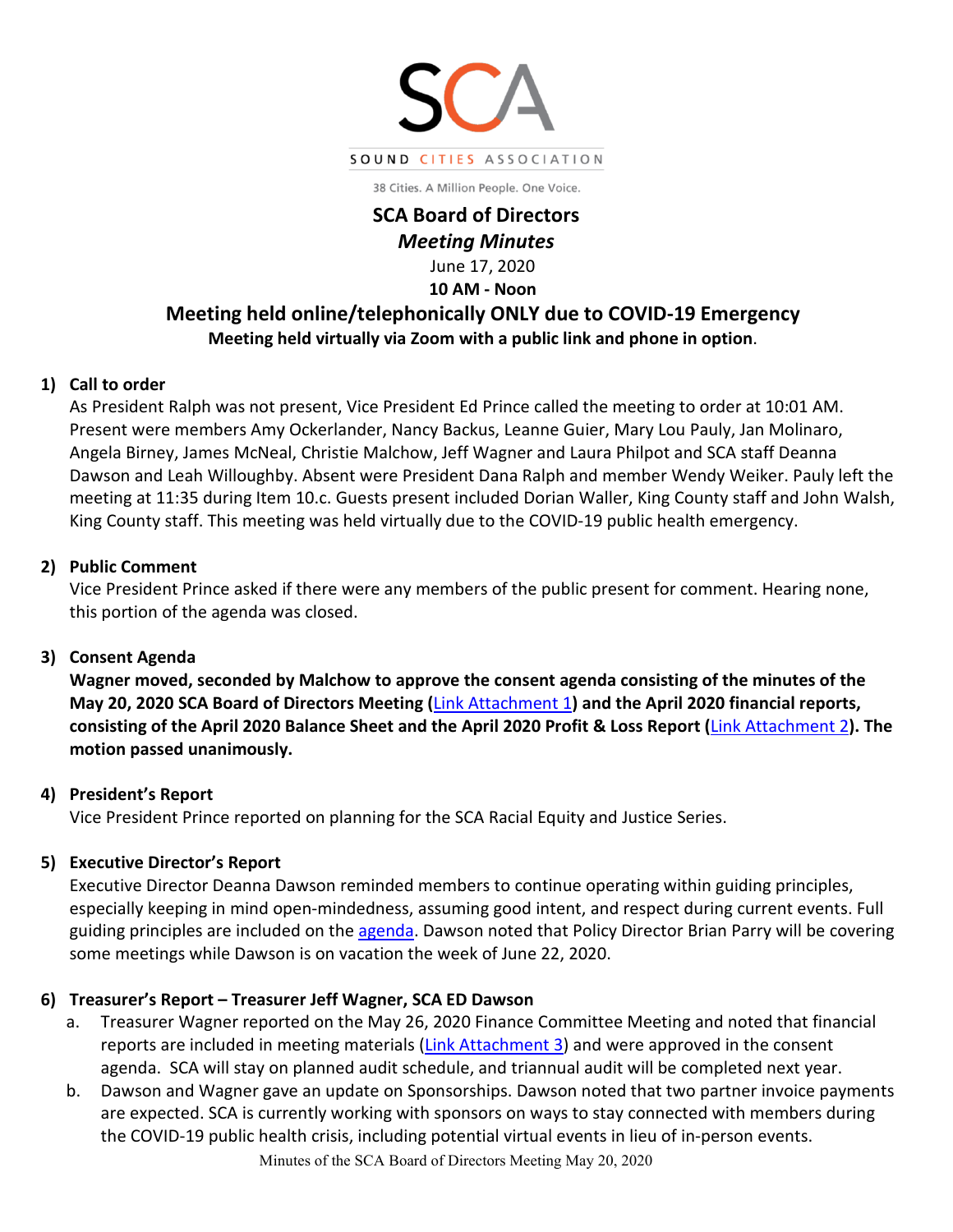- c. Dawson briefed the group that staff has begun initial work on the 2021 SCA budget. City Member dues have been frozen at 2020 levels, in consideration of financial difficulties for cities resulting from the current public health crisis. Staff is finding ways to adjust the 2021 budget expenses to compensate. Staffing costs will not be finalized until insurance and retirement program rates are available later in the year.
- d. Dawson noted that Dwight Dively, King County, will be joining the July meeting of the finance committee to give update on the King County budget. There were no further updates for the treasurer's report.

#### **7) Staff Committee Appointments**

Dawson summarized the committee role, the open position on, and the application materials for the Interjurisdictional Team (IJT) to the King County Growth Management Planning Committee (GMPC). Birney spoke in favor of the applicant from the city of Redmond.

**Birney Moved, seconded by Philpot to appoint Beverly Mesa-Zendt, Redmond, as member to the Interjurisdictional Team to the King County Growth Management Planning Committee. The motion passed with ten (10) members voting yes, and one (1) member voting no (Jan Molinaro).**

Dawson summarized the committee role, the open position on, and the application materials for the Veterans, Seniors and Human Services Levy Advisory Board, noting specific requirements of the vulnerable populations subcommittee and geographical considerations.

## **Malchow moved, seconded by Wagner to appoint Maryjane Van Cleave, Renton, as member to the Veterans, Seniors and Human Services Levy Advisory Board to serve on the vulnerable populations subcommittee. The motion passed unanimously.**

Dawson noted that there were no applicants for the alternate position on the Puget Sound Regional Council (PSRC) Regional Staff Committee.

#### **8) PIC Chair's Report**

#### a. June 10, 2020 Meeting [Materials](http://soundcities.org/wp-content/uploads/2020/05/May-13-2020-PIC-Meeting-Packet.pdf)

Dawson began report on the June 10, 2020 Meeting.

i) King County Rates and Fees

Since last meeting of the board, the King County Council approved a 4.5% increase to the sewer rate for 2021 by a vote of six to three; is continuing to develop additional fee recommendations. The King County Solid Waste Division is currently recommending a rate increase of 6% in 2021 and 8% in 2022. At the June meeting, the PIC voted to recommend to the SCA Board of Directors the adoption of the following policy position:

*The Sound Cities Association (SCA) urges King County and other entities to forego any increases in rates and fees in light of the COVID-19 public health emergency and the resulting economic impacts.*

Motion to recommend passed at PIC with twenty (20) yes votes, two (2) no votes, and three (3) abstentions.

Minutes of the SCA Board of Directors Meeting May 20, 2020 The board discussed understanding that some rate increases may be unavoidable, but that entities should explore and exhaust all other possible solutions due to the current economic crisis. Pauly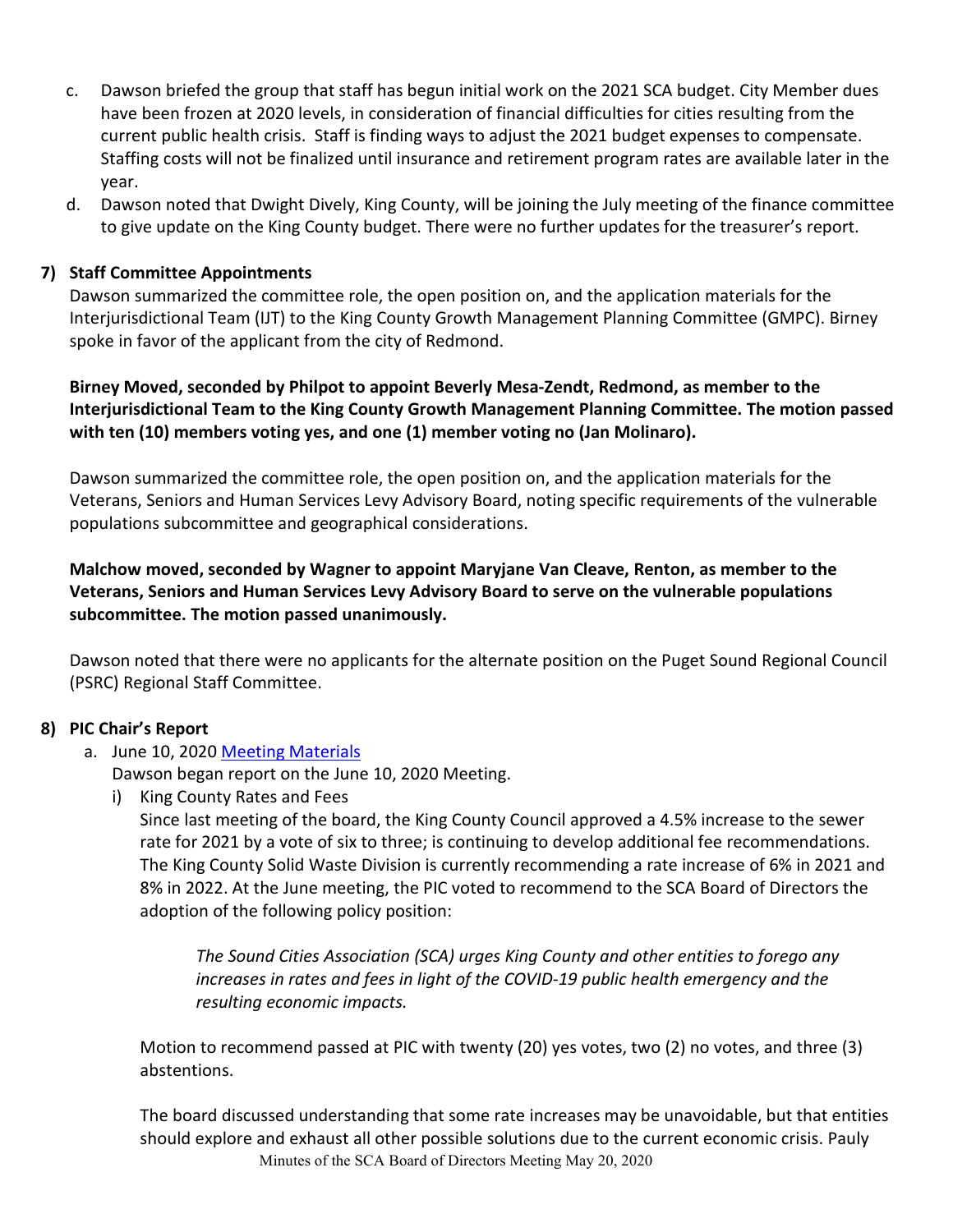noted that Issaquah's vote of no at PIC being based on a split vote of Issaquah city council; reasons related to authority of the city to have input on the county budget item and asserting that the county be exploring all options in the same way that cities must explore options involving cuts. Dawson noted that in the case of the potential solid waste rate increase, SCA members serve on the Solid Waste Advisory Committee, and may be called upon to vote on the matter, and that direction from PIC and board would be helpful.

McNeal noted that as representative of Bothell at the PIC, his vote of "no" at PIC matched the vote of his council. As SCA board member, and representative of all SCA cities, McNeal plans to vote in favor of the policy position. McNeal has shared this with his city council.

Backus noted an email received from county staff that mentioned weekly closures of stations on specific days of the week, resulting in increases that impact ratepayers. City has already had to communicate to residents services that will no longer be able to be offered, as a result cuts due to the public health crisis.

Guier commented on the cumulative effects of other increases with the new rate increase, and the consequences to the public. Cities are in a position of making hard decisions.

Dawson noted that Kirkland Mayor Sweet has been very active in this conversation, and Kirkland has sent a letter to the county weighing in.

Dawson discussed options with the board on possible actions to take.

After discussion, the board agreed to amend language of the policy position to reflect the issues raised at PIC and by board members.

## **Backus moved, seconded by McNeal to adopt the following policy position in response to King County:** *The Sound Cities Association (SCA) urges King County and other entities to forego any increases in rates and fees until and unless all other options are explored and exhausted, in light of the COVID-19 public health emergency and the resulting economic impacts.* **The motion passed unanimously.**

The board agreed that next step should be to share the language of the adopted policy by means of a letter to County Executive Office, the County Council, and copy Solid Waste Division of King County. Dawson will work on a draft of a letter, to be signed by President Ralph. [\(Link Attachment](http://soundcities.org/wp-content/uploads/2020/07/6-18-2020-Letter-to-County-re-Rates-and-Fees-1.pdf)  [4\)](http://soundcities.org/wp-content/uploads/2020/07/6-18-2020-Letter-to-County-re-Rates-and-Fees-1.pdf)

ii) COVID-19 Legislative Priorities Malchow reported on COVID-19 Legislative Priorities, noting that there was not much further discussion at PIC.

**Malchow moved, seconded by Backus to adopt the legislative priorities as recommended by the Public Issues Committee related to COVID-19 response and relief in advance of a potential special session of the Washington State Legislature in 2020. The motion passed unanimously.** [\(Link Attachment 5\)](http://soundcities.org/wp-content/uploads/2020/06/BoD-Meeting-June-17-2020-Packet.pdf#page=19)

iii) King County Emergency Management Coordination Malchow reported on discussion at PIC relative to Zone Coordinators. County has delayed action until the end of the year. There continues to be concern, especially with smaller cities where they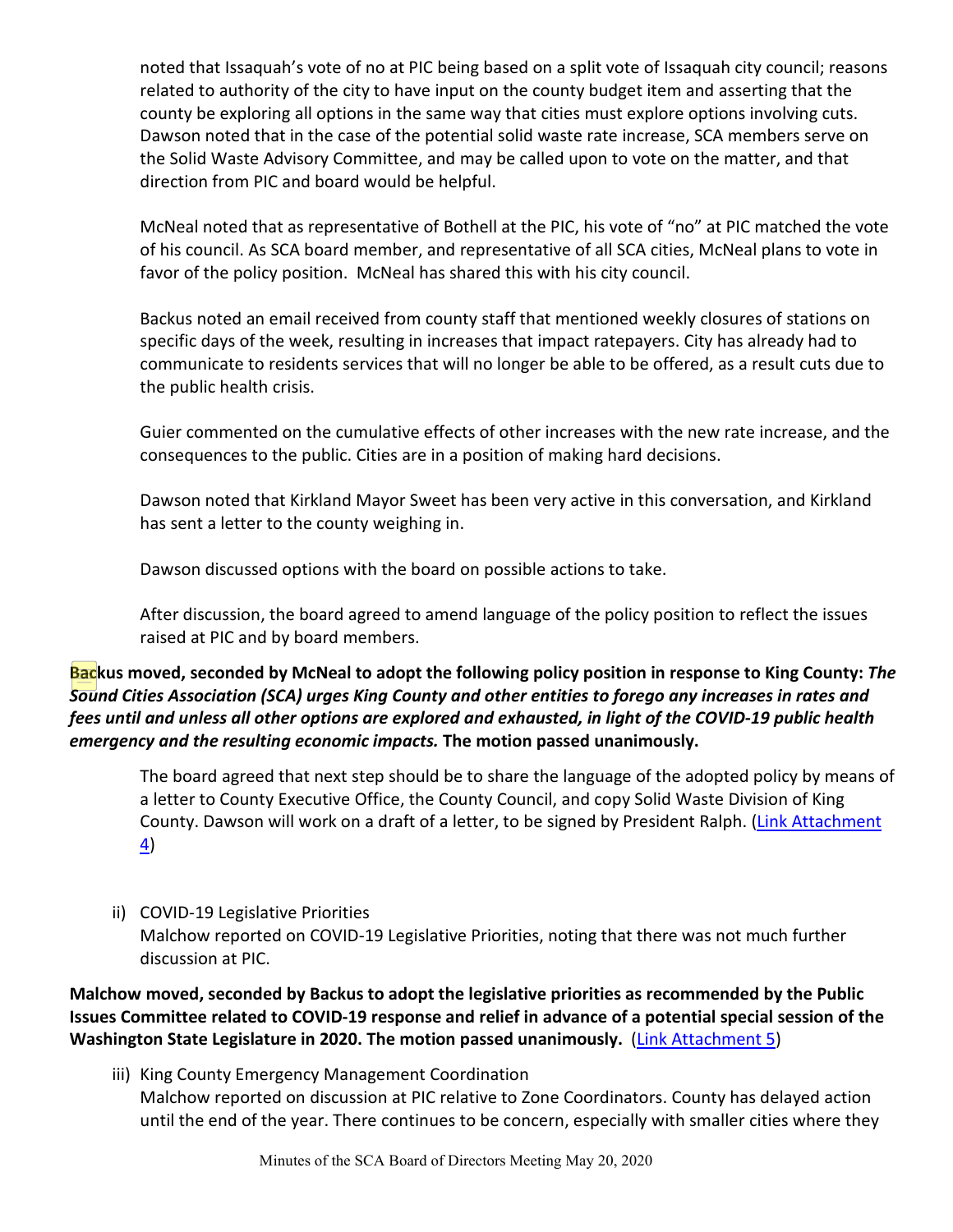may not have an emergency manager themselves. Dawson added that board had substantial conversation on this topic at the May meeting of the board. Staff will continue to follow and update.

iv) Potential Upcoming Issues

Dawson reported that PIC was briefed on potential upcoming events and trainings, and took feedback from PIC members regrading what types of events and trainings they hope to see.

v) City Roundtable Discussion

Malchow reported that this item allowed each city one minute to report what is going on their city. Topic was left open-ended. Discussion was effective in updating group and giving each city a chance to speak.

- vi) Informational Items
	- (1) King County Regional Homelessness Authority

Dawson reported that the second meeting of the governing committee is Thursday, June 18<sup>th</sup>. At last meeting, there was no action on appointing a chair. Process of appointing a CEO continues; currently in process of evaluating for a firm. Regarding appointment to the implementation board, Dawson briefed group on possible nominees. Group agreed that they continue to approve SCA staff proceeding on behalf and in consultation with the SCA Board of Directors. Expectation is that the nominating committee will recommend to the governing committee a slate and the governing committee will meet on July 9<sup>th</sup>, 2020 to approve the members.

(2) There was no discussion on other informational items.

#### **9) Leadership Advisory Council Report**

Nancy Backus reported on the last meeting of the SCA Leadership Advisory Council. Discussion mostly focused on racial equity issues, noting that it was an enlightening conversation. Plan to have continued conversation and cooperation.

## **10) City Administrator's Report**

Laura Philpot, City Manager Representative, reported that the City Managers have continued holding weekly calls. Focus of the calls has primarily been on COVID-19-related budget issues, return-to-work plans, and issues regarding current racial equity discussions and protests. Dawson noted discussion regarding a tentative meeting with city managers and strong mayors of member cities.

#### **11) Discussion Items**

#### a. SCA staffing update

Dawson reported that a new staff member, Jackie Wheeler, for SCA will be starting in July and asked group to welcome Jackie staff. Also noted possible changes to job description and classification, as well as salary of Administrative Services Manager. SCA staff is meeting daily via zoom to stay connected.

#### b. Federal COVID-19 Relief

Dawson reported that the June 15<sup>th</sup> webinar—How Cities Can Help Neighborhood Businesses Survive and Thrive in Phase 1.5 and Phase 2—went well and was well-attended. Feedback from attendees was positive. Slides have been shared by email and both slides and presentation will be shared on the SCA website. SCA staff is hoping to plan additional webinars for members. for the near future.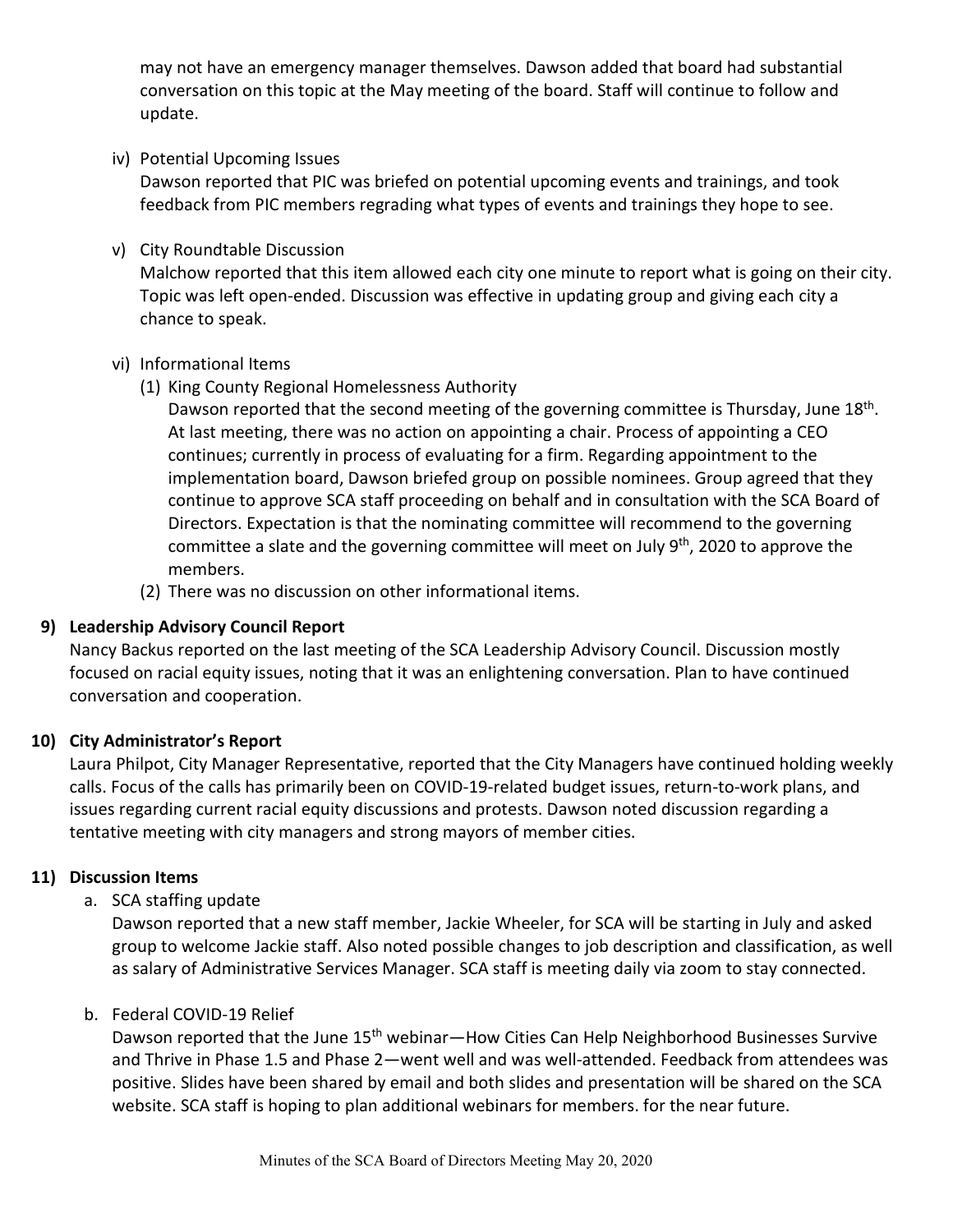Staff is holding weekly updates with City Managers and regular updates with mayors. Looking to set up Council Presidents meeting.

King County has applied for Phase 2 in the state reopening plan. As of this meeting, has not been ruled by the Washington Board of Health, and staff will continue to report back. County grants to cities is still in-progress. Cities should make sure they have designated a primary contact for distribution. There is a potential new County package related to COVID that will be voted on next week. Notable inclusion in this package discussion is potential extension of hotel leases.

Pauly requested that collected information by SCA staff regarding spending of CARES Act dollars be distributed to members. SCA staff make request for updates from member cities, and compile a list for distribution

#### c. City Budgetary Issues

Dawson asked if members had anything they wanted to share. Discussion reiterated work on how to use relief dollars.

#### d. [Racism as a Public Health Crisis](https://publichealthinsider.com/2020/06/11/racism-is-a-public-health-crisis/)

Dawson further reported on discussions around SCA Racial Equity and Justice series that Prince had mentioned in the President's Report. Discussions regarding a panel discussion focused on police reform; looking into a law enforcement professional as an addition to the panel.

Resolution on Racism as a Public Health Crisis will be published today and will be sent out to members for feedback. Board of Health will be meeting Thursday, June 18 to vote on this resolution.

Dawson reported that Children and Youth Advisory Board is drafting a letter; SCA members are not comfortable voting without time to check with their cities; Dawson encouraged any feedback.

e. Board Trainings

Dawson asked members if implicit bias/racial equity training might be something the board would like to commit to. Members were in agreement and Dawson will pursue. SCA staff is also working on future trainings with Partners. SCA is open to other training suggestions from members.

#### f. Future Events

In-person event that had been scheduled in June is being rescheduled as a future virtual event. Also working on a workshop with King County Metro, as well as partner events. Partner event that had been tentatively scheduled for Friday, June 19<sup>th</sup> will be rescheduled for a later date. Dawson asked for direction on future events, including a possible virtual legislative event and possible virtual event for 2020 newly elected officials.

#### g. Annual Meeting

Dawson reported that staff is looking into possibility of virtual annual meeting as a result of the public health crisis. Board reviewed bylaws and agreed that they do allow for a virtual meeting in case of emergency.

#### h. OPMA and future meetings

Dawson reported that the Governor's extension of the proclamation regarding OPMA during the COVID-19 public health crisis expires as of today, June 17th. Dawson asked members how their